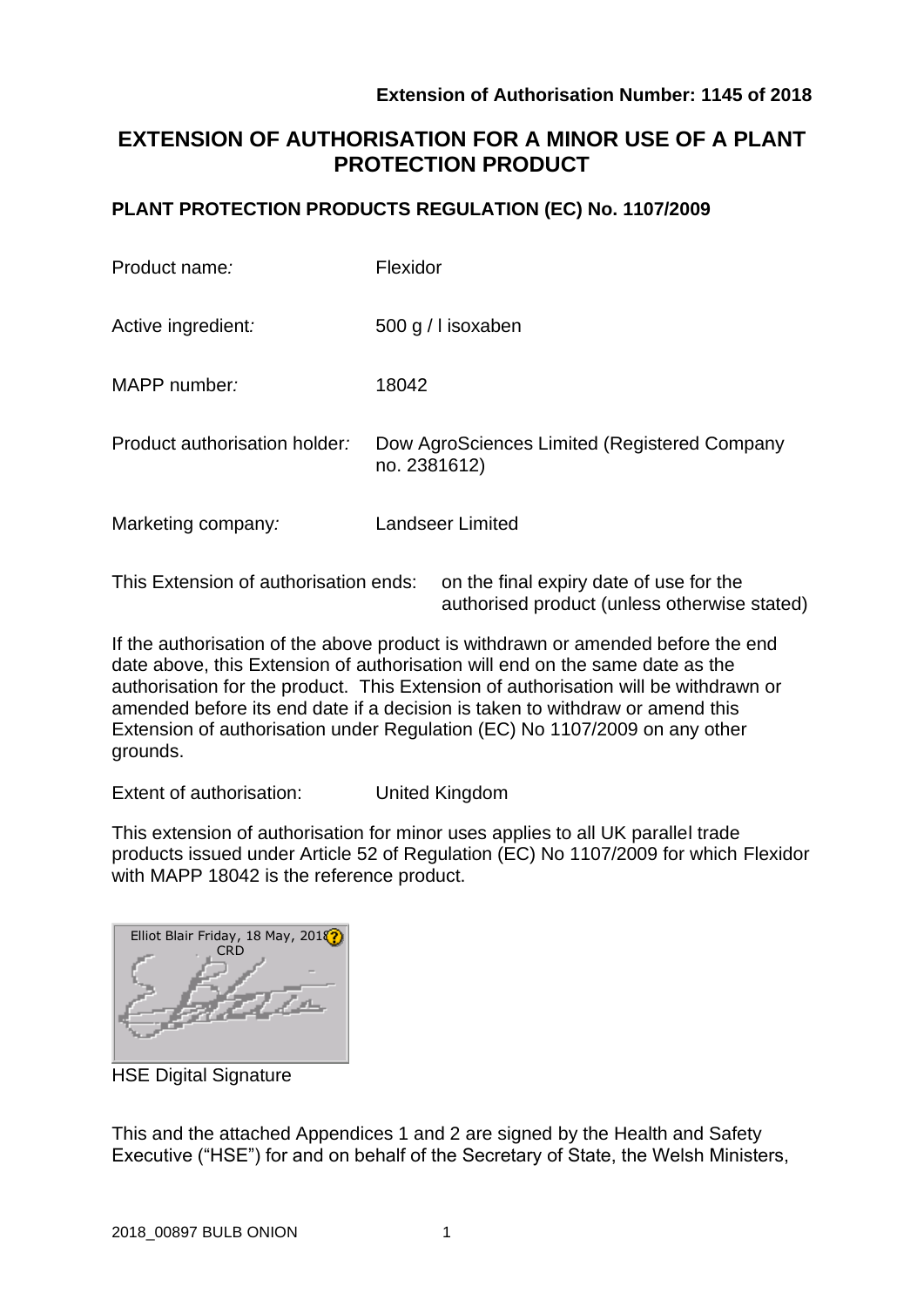the Scottish Ministers and the Department of Agriculture, Environment and Rural Affairs in Northern Ireland.

Date of issue: 18 May 2018

### **EXPLANATORY NOTES**

- 1. This is Extension of authorisation number 1145 of 2018.
- 2. This Extension of authorisation will be published on the website of the Chemicals Regulation Division of the HSE.
- 3. Application reference number: COP 2018/00897
- 4. Persons using the product to which this Extension of authorisation applies should acquaint themselves with and observe all requirements contained in the Regulation (EC) No 1107/2009, including the duty on the holder of any Extension of authorisation to notify information on potentially dangerous effects, a contravention of which is a criminal offence under those Regulations.
- 5. Neither the efficacy nor the phytotoxicity of the product for which this Extension of authorisation has been granted has been assessed and, as such, the user bears the risk in respect of failures concerning its efficacy and phytotoxicity.

### **ADVISORY INFORMATION**

This Extension of Authorisation relates to the use of 'Flexidor' (M18042) for the control of annual dicotyledon weeds including field pansy, common fumitory, corn marigold and volunteer oilseed rape, for use on bulb onion, shallot and leek. Application is to bare soil.

IMPORTANT: When applying this product under the terms of this Extension of Authorisation, comply with any resistance guidance or restrictions stated on the product label.

Total reliance on one pesticide will hasten the development of resistance. Pesticides of different chemical types or alternative control measures should be included in the planned programme. Alternating with different modes of action is a recognised antiresistance strategy.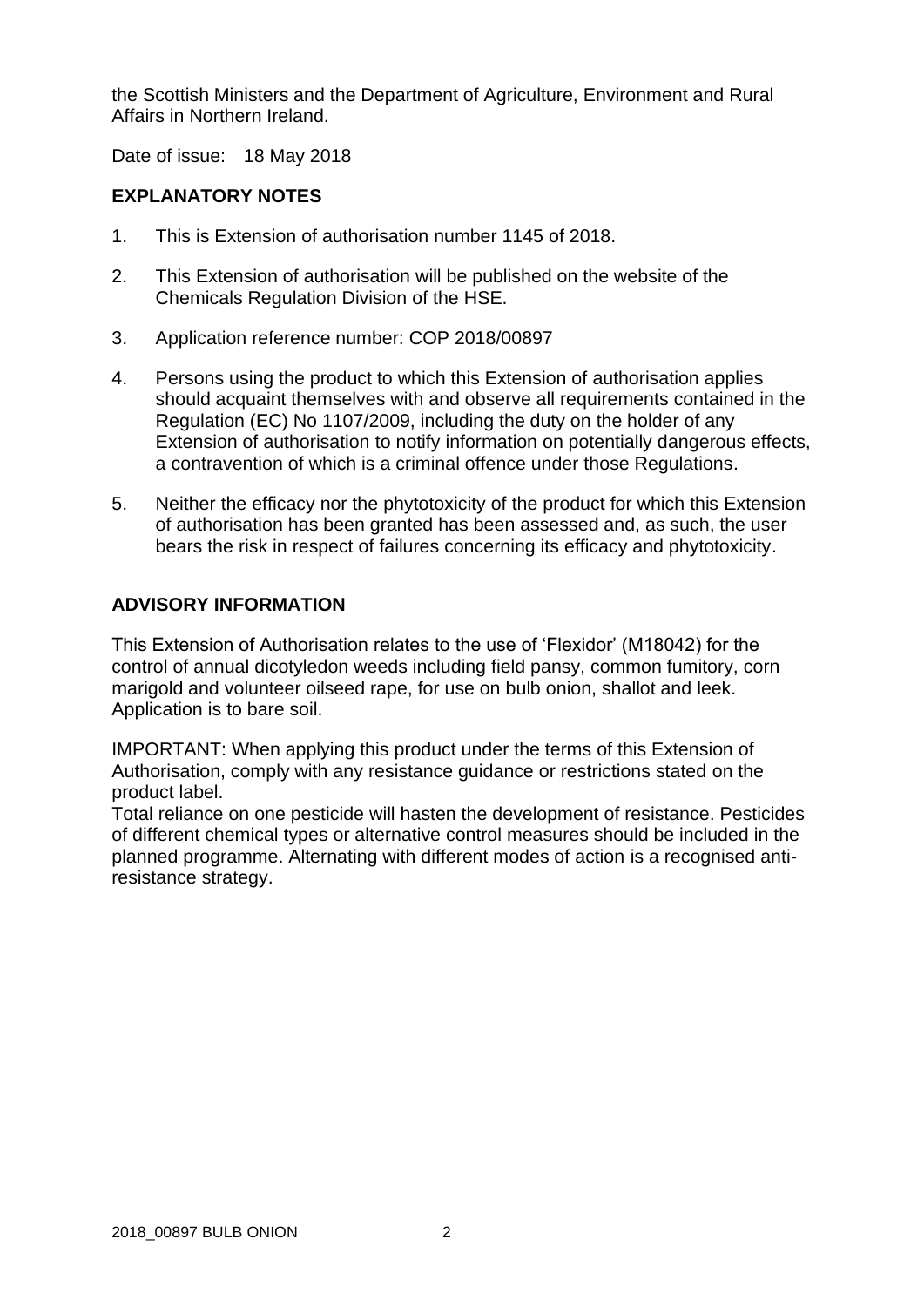## **APPENDIX 1: CONDITIONS OF EXTENSION OF AUTHORISATION**

The conditions below are obligatory. They must be complied with when the Extension of authorisation occurs. Failure to comply with the following conditions will result in the withdrawal or amendment of the Extension of authorisation under Regulation (EC) No 1107/2009 and may result in other enforcement action, including prosecution. For the purposes of this Extension of authorisation only, the conditions and/or requirements shown below supersede any corresponding conditions and/or requirements set out on the label or otherwise provided for under the product authorisation **which would otherwise apply**.

**Use:**

| Field of use:                | <b>ONLY AS A HERBICIDE</b>                                                                                                                                                                 |     |                                                                                                                                                                           |                                                      |                                                                                                                                         |                                |  |  |
|------------------------------|--------------------------------------------------------------------------------------------------------------------------------------------------------------------------------------------|-----|---------------------------------------------------------------------------------------------------------------------------------------------------------------------------|------------------------------------------------------|-----------------------------------------------------------------------------------------------------------------------------------------|--------------------------------|--|--|
| User:                        | Professional                                                                                                                                                                               |     |                                                                                                                                                                           |                                                      |                                                                                                                                         |                                |  |  |
| Crops/situations:            | Maximum<br>individual dose:<br>(litres product /<br>ha)                                                                                                                                    |     |                                                                                                                                                                           | Maximum total<br>dose:                               | Maximum<br>number of<br>treatments: (per<br>year)                                                                                       | Latest time of<br>application: |  |  |
| Bulb onion,<br>shallot       | 0.2                                                                                                                                                                                        |     |                                                                                                                                                                           |                                                      | 1                                                                                                                                       |                                |  |  |
| Leek                         | 0.3                                                                                                                                                                                        |     |                                                                                                                                                                           |                                                      | 1                                                                                                                                       |                                |  |  |
|                              | <b>Operator Protection:</b><br>(1)<br>Engineering control of operator exposure must be<br>used where reasonably practicable in addition to the<br>following personal protective equipment: |     |                                                                                                                                                                           |                                                      |                                                                                                                                         |                                |  |  |
|                              |                                                                                                                                                                                            | (a) |                                                                                                                                                                           |                                                      | Operators must wear suitable protective gloves<br>when handling the concentrate or handling<br>contaminated surfaces.                   |                                |  |  |
|                              |                                                                                                                                                                                            | (b) |                                                                                                                                                                           |                                                      | Operators must wear suitable protective<br>clothing (coveralls) and suitable protective<br>gloves when applying by hand-held equipment. |                                |  |  |
|                              |                                                                                                                                                                                            | (2) | However, engineering controls may replace personal<br>protective equipment if a COSHH assessment<br>shows that they provide an equal or higher standard<br>of protection. |                                                      |                                                                                                                                         |                                |  |  |
| Other specific restrictions: |                                                                                                                                                                                            |     |                                                                                                                                                                           | $(4)$ This product much only he confind in coordonos |                                                                                                                                         |                                |  |  |

(1) This product must only be applied in accordance with the terms of this extension of authorisation, the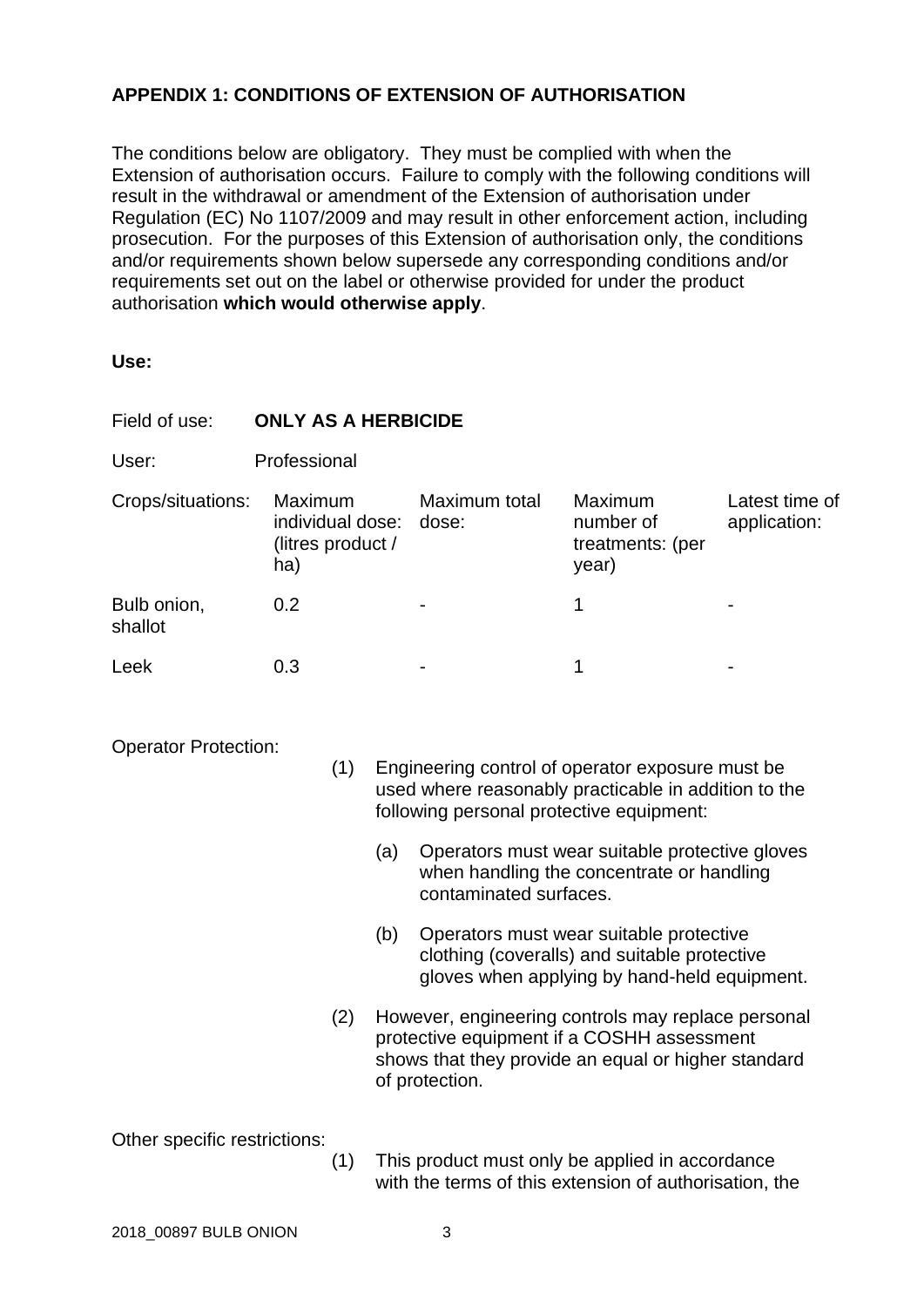product label and/or leaflet and any additional guidance on extensions of authorisation.

- (2) A period of at least 180 days must be observed prior to planting of succeeding crops following treatment of the plot with 'Flexidor' or any other product containing the active substance isoxaben.
- (3) Extreme care must be taken to avoid spray drift onto non-crop plants outside of the target area.